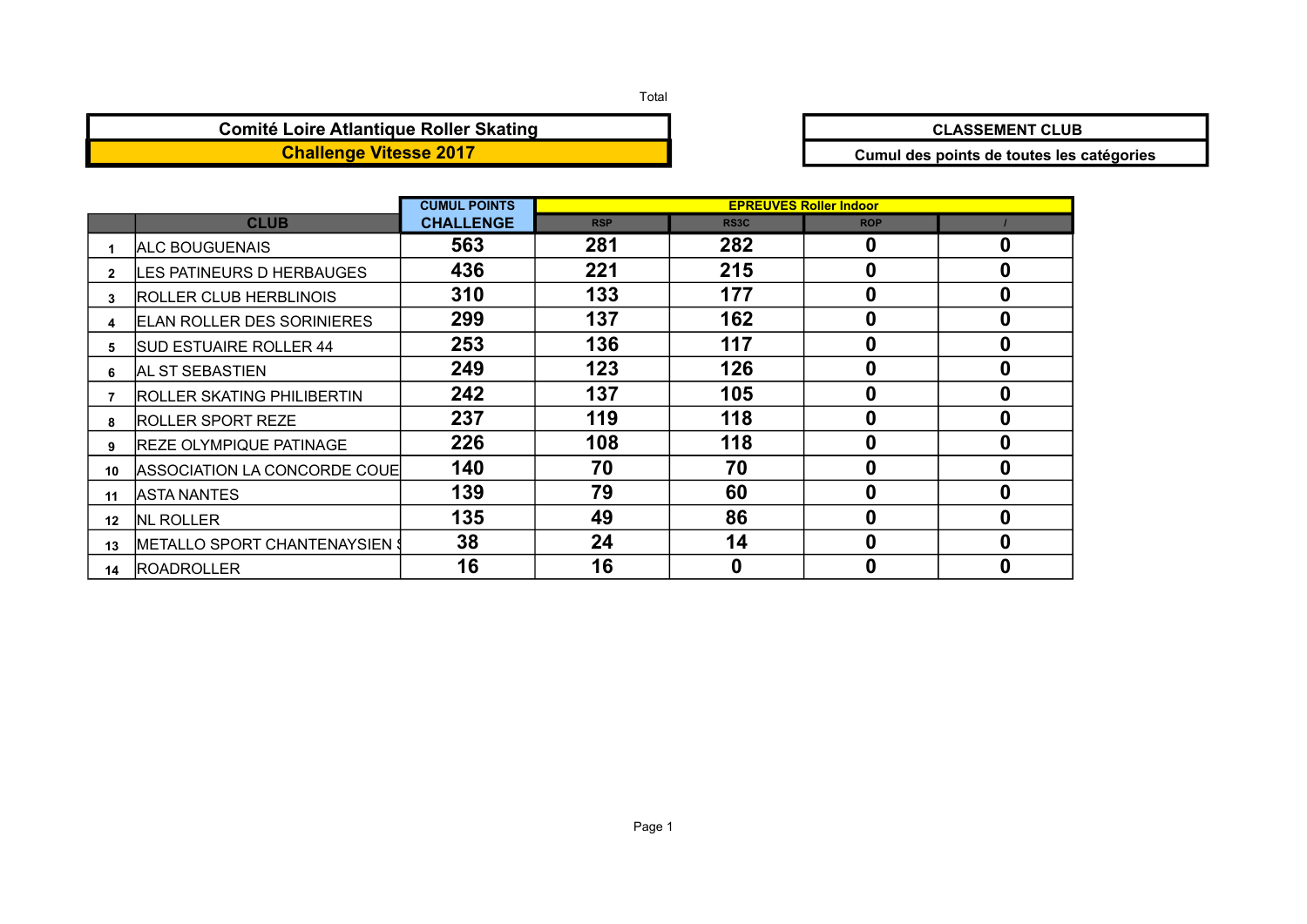## **Comité Loire Atlantique Roller Skating and Catégorie : Mini filles**

# **Challenge Vitesse 2017**

**Année : 2010-2011**

|                                          |                                                   |                |                                   | 6                | 5                | $\Omega$<br><b>Epreuves</b> | 0 |
|------------------------------------------|---------------------------------------------------|----------------|-----------------------------------|------------------|------------------|-----------------------------|---|
| <b>Nom</b>                               | Club                                              | <b>N°Dos</b>   | <b>Points</b><br><b>Challenge</b> | <b>RSP</b>       | RS3C             | <b>ROP</b>                  |   |
|                                          | 1 TURQUOIS SCHOUMAKER SALLES PATINEURS D HERBAUGE | 27             | 41                                | 21               | 20               |                             |   |
| 2 DROGOU Iris                            | <b>ROLLER CLUB HERBLINOIS</b>                     | 11             | 37                                | 19               | 18               |                             |   |
| 3 VIAUX NOA                              | LES PATINEURS D HERBAUGE                          | 29             | 36                                | 17               | 19               |                             |   |
| 4 DUCHEMIN Marion                        | AL ST SEBASTIEN                                   | 12             | 35                                | 20               | 15               |                             |   |
| 5 CORBINEAU MÉLIA                        | <b>ALC BOUGUENAIS</b>                             | 9              | 30                                | 16               | 14               |                             |   |
| 6 TESSIER Adèle                          | <b>REZE OLYMPIQUE PATINAGE</b>                    | 26             | 30                                | 14               | 16               |                             |   |
| 7 JACQUET Enora                          | <b>ALC BOUGUENAIS</b>                             | 19             | 27                                | 18               | 9                |                             |   |
| 8 MATHE Clémentine                       | <b>ALC BOUGUENAIS</b>                             | 22             | 26                                | 9                | 17               |                             |   |
| 9 OLIVIERO MARKOWSKI Rose ALC BOUGUENAIS |                                                   | 25             | 25                                | 12               | 13               |                             |   |
| 10 BEC Kelia                             | <b>SUD ESTUAIRE ROLLER 44</b>                     | $\overline{2}$ | 21                                | 13               | 8                |                             |   |
| 11 GUEGNON ELEONORE                      | <b>ASTA NANTES</b>                                | 18             | 19                                | 15               | 4                |                             |   |
| 12 CHABASSOL BREHU Ambre                 | <b>ALC BOUGUENAIS</b>                             | 8              | 18                                | 8                | 10               |                             |   |
| 13 JAULIN MAELYS                         | <b>ELAN ROLLER DES SORINIER</b>                   | 20             | 17                                | 10               | $\overline{7}$   |                             |   |
| 14 BOUYER Charline                       | <b>SUD ESTUAIRE ROLLER 44</b>                     | 4              | 12                                | $\boldsymbol{0}$ | 12               |                             |   |
| 15 FILODEAU Alizé                        | <b>SUD ESTUAIRE ROLLER 44</b>                     | 15             | 11                                | 11               | 0                |                             |   |
| 16 MOREAU SELENE                         | <b>NL ROLLER</b>                                  | 23             | 11                                | $\boldsymbol{0}$ | 11               |                             |   |
| 17 FRUCHET Marion                        | ALC BOUGUENAIS                                    | 16             | 9                                 | $\overline{7}$   | $\mathbf 2$      |                             |   |
| 18 LESTURGEON Lilou                      | <b>ALC BOUGUENAIS</b>                             | 21             | 8                                 | $\mathbf 2$      | 6                |                             |   |
| 19 AUBREE Camille                        | AL ST SEBASTIEN                                   | 1              | 6                                 | 6                | $\mathbf{0}$     |                             |   |
| 20 BSIR Aya                              | <b>ROLLER SPORT REZE</b>                          | 6              | 5                                 | 5                | $\boldsymbol{0}$ |                             |   |
| 21 EOZENOU KAYA                          | <b>NL ROLLER</b>                                  | 14             | 5                                 | $\bf{0}$         | 5                |                             |   |
| 22 GENDRON Zelia                         | <b>ROLLER SPORT REZE</b>                          | 17             | 4                                 | 4                | $\mathbf 0$      |                             |   |
| 23 DELETRE maelle                        | ROADROLLER                                        | 10             | 3                                 | 3                | $\mathbf 0$      |                             |   |
| 24 KOUSSANI ILYANA                       | <b>ROLLER CLUB HERBLINOIS</b>                     | 34             | 3                                 |                  | 3                |                             |   |
| 25 OLIVIER LALY                          | <b>SUD ESTUAIRE ROLLER 44</b>                     | 24             | 1                                 | 1                | $\boldsymbol{0}$ |                             |   |
| 26 GUITTON CAMILLE                       | <b>NL ROLLER</b>                                  | 30             | 1                                 |                  | 1                |                             |   |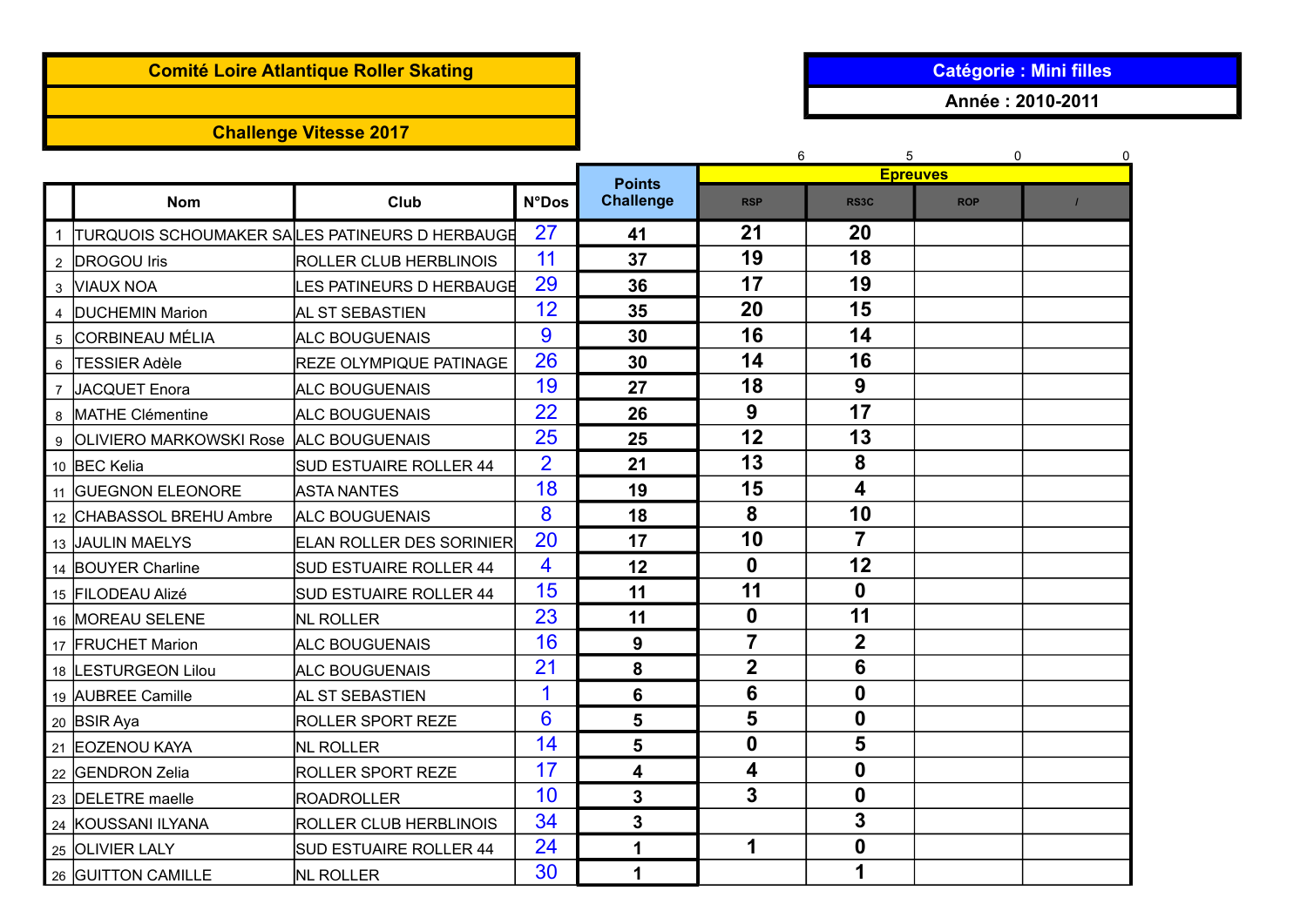# **Comité Loire Atlantique Roller Skating and Catégorie in the Catégorie : Mini garçons**

## **Challenge Vitesse 2017**

**Année : 2010-2011**

|                                                  |                                 |              |                  |             |                   | $\Omega$        |  |
|--------------------------------------------------|---------------------------------|--------------|------------------|-------------|-------------------|-----------------|--|
|                                                  |                                 |              | <b>Points</b>    |             |                   | <b>Epreuves</b> |  |
| <b>Nom</b>                                       | Club                            | <b>N°Dos</b> | <b>Challenge</b> | <b>RSP</b>  | RS <sub>3</sub> C | <b>ROP</b>      |  |
| 1 RAYMONDEAU Noah                                | <b>ALC BOUGUENAIS</b>           | 26           | 26               | 13          | 13                |                 |  |
| 2 FARIA Lorenzo                                  | <b>ALC BOUGUENAIS</b>           | 7            | 19               | 8           | 11                |                 |  |
| 3 MORISSEAU Elyott                               | <b>ALC BOUGUENAIS</b>           | 20           | 19               | 11          | 8                 |                 |  |
| 4 DUPONT COLOMBIER ThérendROLLER CLUB HERBLINOIS |                                 | 6            | 18               | 9           | 9                 |                 |  |
| 5 GUILLET ARNAUD Thibault                        | AL ST SEBASTIEN                 | 14           | 18               | 12          | 6                 |                 |  |
| 6 DIVERT Noe                                     | ROLLER SKATING PHILIBERTI       | 5            | 17               | 10          | 7                 |                 |  |
| 7 FRADOT Charlie                                 | ROLLER CLUB HERBLINOIS          | 9            | 12               | 0           | 12                |                 |  |
| 8 NOLLET Noa                                     | <b>ALC BOUGUENAIS</b>           | 22           | 10               | 0           | 10                |                 |  |
| 9 PATRY llan                                     | ASSOCIATION LA CONCORDE         | 24           | 9                | 5           | 4                 |                 |  |
| 10 ZEGHID-ZAROUDNEFF Axel                        | <b>ALC BOUGUENAIS</b>           | 30           | 7                | 7           | 0                 |                 |  |
| 11 LEBIHAN Evan                                  | ROLLER SKATING PHILIBERTI       | 16           | 6                | 6           | 0                 |                 |  |
| 12 OUVRARD JEAN                                  | <b>ES PATINEURS D HERBAUGE</b>  | 23           | 6                | 3           | 3                 |                 |  |
| 13 PLANTIVE ADRIEN                               | <b>SUD ESTUAIRE ROLLER 44</b>   | 25           | 6                | 4           | $\overline{2}$    |                 |  |
| 14 MERRIEN Naël                                  | <b>ALC BOUGUENAIS</b>           | 31           | 5                |             | 5                 |                 |  |
| 15 RIALLAND MATHIS                               | NL ROLLER                       | 27           | $\mathbf{3}$     | $\mathbf 2$ |                   |                 |  |
| 16 GIRARD JULES                                  | <b>ELAN ROLLER DES SORINIER</b> | 10           |                  |             | 0                 |                 |  |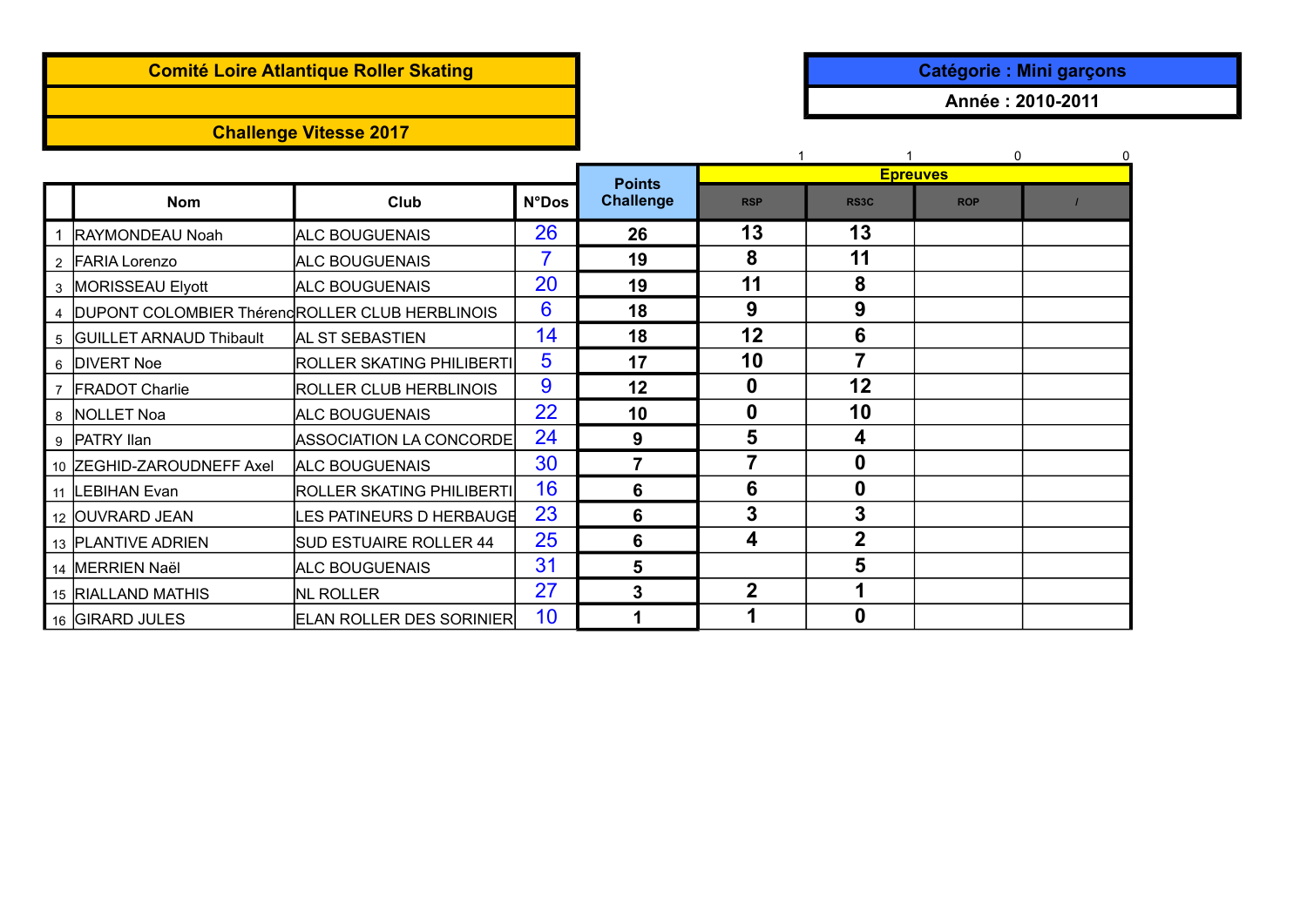## **Comité Loire Atlantique Roller Skating and Catégorie : Poussin filles**

# **Challenge Vitesse 2017**

**Année : 2008-2009**

|                |                             |                                 |                |                  | $\overline{4}$          | 5                       | $\Omega$        | $\mathbf 0$ |
|----------------|-----------------------------|---------------------------------|----------------|------------------|-------------------------|-------------------------|-----------------|-------------|
|                |                             |                                 |                | <b>Points</b>    |                         |                         | <b>Epreuves</b> |             |
|                | <b>Nom</b>                  | Club                            | <b>N°Dos</b>   | <b>Challenge</b> | <b>RSP</b>              | RS <sub>3</sub> C       | <b>ROP</b>      |             |
|                | <b>BERNET EMMA</b>          | ES PATINEURS D HERBAUGE         | $\overline{4}$ | 38               | 18                      | 20                      |                 |             |
|                | 2 ROUXEL Maëwenn            | <b>ROLLER SPORT REZE</b>        | 32             | 37               | 19                      | 18                      |                 |             |
|                | 3 FAU Camille               | <b>ROLLER CLUB HERBLINOIS</b>   | 13             | 33               | 16                      | 17                      |                 |             |
|                | 4   WAAST BERTILLE          | <b>REZE OLYMPIQUE PATINAGE</b>  | 35             | 30               | 17                      | 13                      |                 |             |
| $5^{\circ}$    | <b>GICQUEL ELENA</b>        | <b>LES PATINEURS D HERBAUGE</b> | 16             | 29               | 14                      | 15                      |                 |             |
|                | 6 ROESLIN MARINE            | ES PATINEURS D HERBAUGE         | 31             | 25               | 15                      | 10                      |                 |             |
| $\overline{7}$ | <b>CAPTANT ROXANE</b>       | ES PATINEURS D HERBAUGE         | $\overline{7}$ | 24               | 8                       | 16                      |                 |             |
|                | 8 GUILBAUD Zaho             | <b>SUD ESTUAIRE ROLLER 44</b>   | 17             | 23               | 9                       | 14                      |                 |             |
|                | 9 MILCENT ALYSSA            | <b>SUD ESTUAIRE ROLLER 44</b>   | 26             | 23               | 11                      | 12                      |                 |             |
|                | 10 GHARIANI Sirine          | <b>ROLLER CLUB HERBLINOIS</b>   | 15             | 19               | $\mathbf 0$             | 19                      |                 |             |
|                | 11   PAGES MILA             | <b>METALLO SPORT CHANTENAY</b>  | 28             | 16               | 10                      | 6                       |                 |             |
|                | 12 GUITTON DIANE            | <b>NL ROLLER</b>                | 18             | 15               | 4                       | 11                      |                 |             |
|                | 13 BRETHOME Miya            | <b>ASSOCIATION LA CONCORDE</b>  | 6              | 14               | 5                       | 9                       |                 |             |
|                | 14   DUPLAT--LANCELOT Lucie | <b>ROLLER SPORT REZE</b>        | 12             | 14               | $\overline{7}$          | 7                       |                 |             |
|                | 15 AUGEREAU ANOUK           | <b>ASTA NANTES</b>              | 1              | 13               | 13                      | $\boldsymbol{0}$        |                 |             |
|                | 16 RICHARD-HUISSOUD CLARA   | <b>ASTA NANTES</b>              | 30             | 12               | 12                      | $\boldsymbol{0}$        |                 |             |
|                | 17 CHAUVAT Lalie            | ROLLER SKATING PHILIBERTI       | 8              | 10               | 6                       | 4                       |                 |             |
|                | 18 DINARD EMMA              | <b>NL ROLLER</b>                | 38             | 8                |                         | 8                       |                 |             |
|                | 19 FERREIRA RIVALLIN Julia  | <b>ROLLER CLUB HERBLINOIS</b>   | 14             | $\overline{7}$   | $\overline{\mathbf{2}}$ | 5                       |                 |             |
|                | 20 MARIE eva                | <b>ROADROLLER</b>               | 25             | 3                | 3                       | $\boldsymbol{0}$        |                 |             |
|                | 21 TOUZE Inès               | <b>ALC BOUGUENAIS</b>           | 37             | 3                |                         | 3                       |                 |             |
|                | 22 REBOUX Tifenn            | <b>ASSOCIATION LA CONCORDE</b>  | 29             | $\mathbf 2$      | $\boldsymbol{0}$        | $\overline{\mathbf{2}}$ |                 |             |
|                | 23 MOUTIER Alana            | <b>ROLLER SPORT REZE</b>        | 27             | 1                | 1                       | $\boldsymbol{0}$        |                 |             |
|                | 24 VOLLAND Romane           | AL ST SEBASTIEN                 | 34             | 1                | $\bf{0}$                | 1                       |                 |             |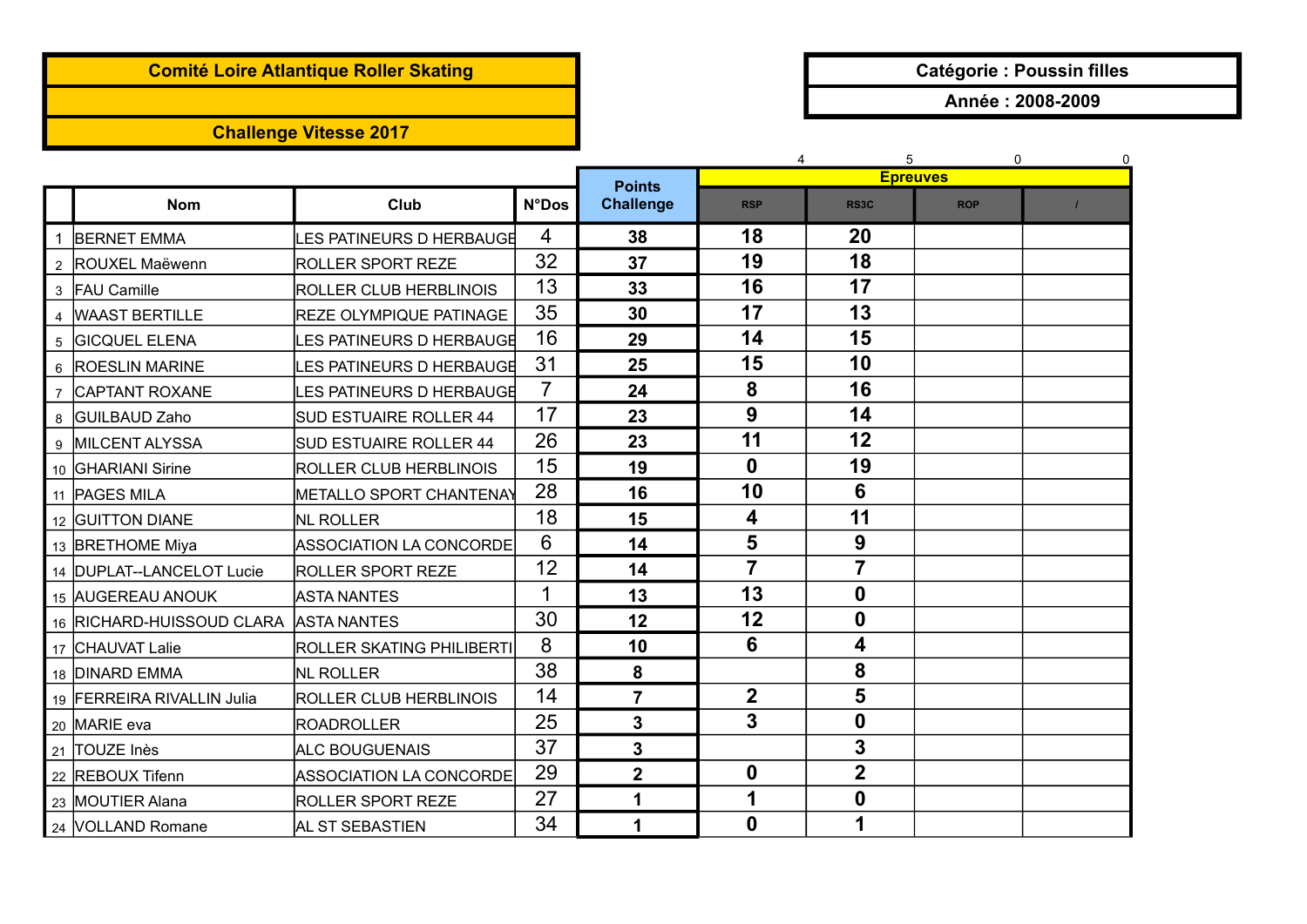## **Comité Loire Atlantique Roller Skating and Catégorie : Poussin garçons**

## **Challenge Vitesse 2017**

**Année : 2008-2009**

|                |                                          |                                 |                |                                   | 9                | 10<br><b>Epreuves</b>   | 0          | 0 |
|----------------|------------------------------------------|---------------------------------|----------------|-----------------------------------|------------------|-------------------------|------------|---|
|                | <b>Nom</b>                               | Club                            | <b>N°Dos</b>   | <b>Points</b><br><b>Challenge</b> | <b>RSP</b>       | RS3C                    | <b>ROP</b> |   |
|                | <b>MALHERBE LOUIS</b>                    | LES PATINEURS D HERBAUGE        | 24             | 48                                | 24               | 24                      |            |   |
| $\overline{2}$ | <b>BORONAT Pierre</b>                    | ROLLER SKATING PHILIBERTI       | $\overline{7}$ | 45                                | 23               | 22                      |            |   |
| 3              | <b>ANDRE Malo</b>                        | ROLLER CLUB HERBLINOIS          | 1              | 42                                | 21               | 21                      |            |   |
| 4              | İGUISSEAU AXEL                           | <b>ELAN ROLLER DES SORINIER</b> | 15             | 42                                | 22               | 20                      |            |   |
|                | 5 SARIGNAC MARTIN                        | <b>ROLLER SPORT REZE</b>        | 31             | 36                                | 19               | 17                      |            |   |
| 6              | <b>SIMON Killian</b>                     | ROLLER CLUB HERBLINOIS          | 32             | 34                                | 18               | 16                      |            |   |
| $\overline{7}$ | <b>BONNIN Benjamin</b>                   | <b>SUD ESTUAIRE ROLLER 44</b>   | 6              | 33                                | 20               | 13                      |            |   |
| 8              | <b>RETALI Camille</b>                    | ALC BOUGUENAIS                  | 29             | 30                                | 12               | 18                      |            |   |
|                | 9 RETALI Thimothé                        | <b>ALC BOUGUENAIS</b>           | 30             | 30                                | 16               | 14                      |            |   |
|                | 10 TROUVE MATHIS                         | ELAN ROLLER DES SORINIER        | 35             | 27                                | 15               | 12                      |            |   |
|                | 11 BELLAMY Nolann                        | ROLLER CLUB HERBLINOIS          | 4              | 25                                | 14               | 11                      |            |   |
|                | 12 GARNIER ARMAND                        | <b>ASTA NANTES</b>              | 13             | 25                                | $\boldsymbol{0}$ | 25                      |            |   |
|                | 13 CHARIER MATHEO                        | <b>REZE OLYMPIQUE PATINAGE</b>  | 10             | 23                                | $\boldsymbol{0}$ | 23                      |            |   |
| 14             | <b>RAIMBAULT COUROUSSE KIMNL ROLLER</b>  |                                 | 28             | 22                                | 17               | 5                       |            |   |
|                | 15 CHARDON Alexis                        | ROLLER CLUB HERBLINOIS          | 9              | 19                                | $\boldsymbol{0}$ | 19                      |            |   |
|                | 16 PLANTIVE Jordan                       | SUD ESTUAIRE ROLLER 44          | 27             | 19                                | 10               | 9                       |            |   |
|                | 17 BOURY-HENTZEN Yann                    | <b>ASSOCIATION LA CONCORDE</b>  | 8              | 16                                | 8                | 8                       |            |   |
|                | 18 MINIER CAMERON                        | ELAN ROLLER DES SORINIER        | 36             | 15                                |                  | 15                      |            |   |
|                | 19 HALGAND-BAUCHEREL Joam ALC BOUGUENAIS |                                 | 16             | 13                                | 3                | 10                      |            |   |
|                | 20 JAAFAR JULES                          | <b>ASTA NANTES</b>              | 18             | 13                                | 13               | 0                       |            |   |
|                | 21 MARNET Victor                         | ALC BOUGUENAIS                  | 25             | 13                                | 9                | 4                       |            |   |
|                | 22 KOUYATE NINO                          | METALLO SPORT CHANTENAY         | 20             | 11                                | 11               | 0                       |            |   |
|                | 23 BERNARD VIAUD Brieuc                  | <b>SUD ESTUAIRE ROLLER 44</b>   | 5              | 8                                 | $\overline{7}$   | 1                       |            |   |
|                | 24 JAUNET Lancelin                       | ROLLER CLUB HERBLINOIS          | 19             | $\overline{7}$                    | 5                | $\overline{\mathbf{2}}$ |            |   |
|                | 25 AMELINEAU Arthur                      | ROLLER SKATING PHILIBERTI       | 38             | $\overline{7}$                    |                  | $\overline{7}$          |            |   |
|                | 26 BECAM BIHAN Nils                      | <b>ROLLER SPORT REZE</b>        | 3              | 6                                 | 6                | $\mathbf 0$             |            |   |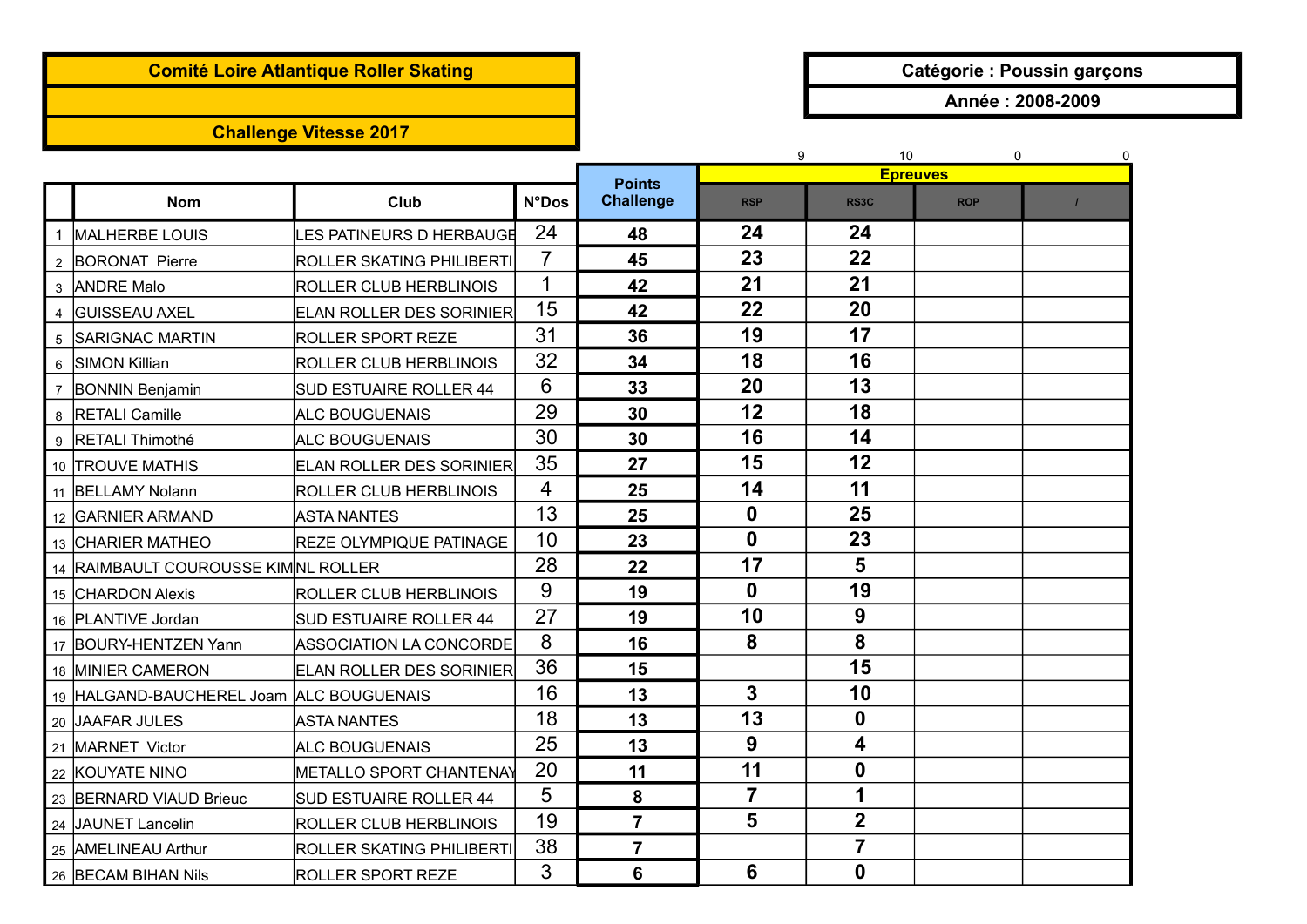| I 27 ISKOURI MILO                           | <b>JASTA NANTES</b>              | 33                        |  |  |  |
|---------------------------------------------|----------------------------------|---------------------------|--|--|--|
| I 28 INAVEILHAN KENJI                       | <b>ELAN ROLLER DES SORINIER</b>  | 26                        |  |  |  |
| 29 ILEMANISSIER Alexandre                   | <b>ROLLER SKATING PHILIBERTI</b> | 21                        |  |  |  |
| $\blacksquare$ 30 $\blacksquare$ DAHHAN Tom | <b>IROLLER SPORT REZE</b>        | $\Lambda$ $\Omega$<br>. . |  |  |  |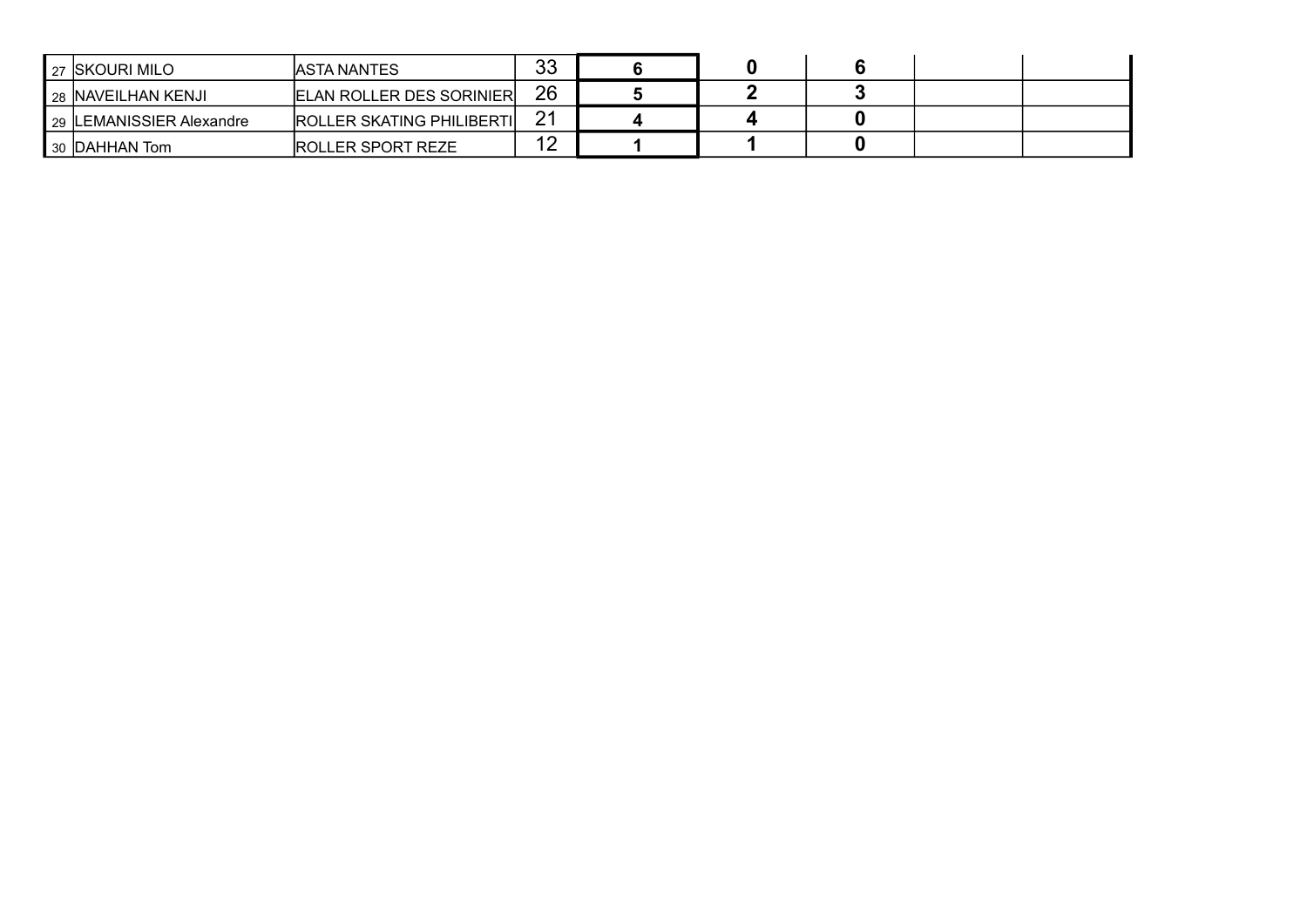# **Comité Loire Atlantique Roller Skating Catégorie : Benjamin filles**

## **Challenge Vitesse 2017**

**Année : 2006-2007**

|                |                           |                                 |                |                                   | 9                | 12                      | $\Omega$<br><b>Epreuves</b> | 0 |
|----------------|---------------------------|---------------------------------|----------------|-----------------------------------|------------------|-------------------------|-----------------------------|---|
|                | <b>Nom</b>                | Club                            | <b>N°Dos</b>   | <b>Points</b><br><b>Challenge</b> | <b>RSP</b>       | RS3C                    | <b>ROP</b>                  |   |
| $\overline{1}$ | <b>BERNET CLOE</b>        | LES PATINEURS D HERBAUGE        | 6              | 51                                | 24               | 27                      |                             |   |
|                | 2  LE GOFF LALY           | ROLLER SKATING PHILIBERTI       | 34             | 49                                | 23               | 26                      |                             |   |
|                | 3 FAVRIAU LOUNA           | AL ST SEBASTIEN                 | 20             | 46                                | 21               | 25                      |                             |   |
|                | 4 CHAMARD LOUISE          | <b>ELAN ROLLER DES SORINIER</b> | 13             | 42                                | 22               | 20                      |                             |   |
|                | 5 LEMARIE LOANE           | LES PATINEURS D HERBAUGE        | 36             | 42                                | 20               | 22                      |                             |   |
|                | 6 BOJU Cloé               | <b>ALC BOUGUENAIS</b>           | 7              | 41                                | 18               | 23                      |                             |   |
|                | 7 DA COSTA JOANNA         | AL ST SEBASTIEN                 | 15             | 40                                | 16               | 24                      |                             |   |
|                | 8 FERREIRA RIVALLIN Carla | ROLLER CLUB HERBLINOIS          | 21             | 33                                | 15               | 18                      |                             |   |
|                | 9 QUEMERE NOEMIE          | <b>ELAN ROLLER DES SORINIER</b> | 45             | 32                                | 17               | 15                      |                             |   |
|                | 10 GAILLEMARD Clémentine  | <b>ALC BOUGUENAIS</b>           | 22             | 31                                | 12               | 19                      |                             |   |
|                | 11 YVRENOGEAU Juliette    | <b>ROLLER SPORT REZE</b>        | 51             | 31                                | 14               | 17                      |                             |   |
|                | 12  ROMUALD Jade          | <b>ROLLER SPORT REZE</b>        | 47             | 30                                | 9                | 21                      |                             |   |
|                | 13 TROUVE LOUNA           | <b>ELAN ROLLER DES SORINIER</b> | 50             | 27                                | 11               | 16                      |                             |   |
|                | 14 GICQUEL LAURA          | LES PATINEURS D HERBAUGE        | 24             | 25                                | 13               | 12                      |                             |   |
|                | 15 CORABOEUF LEA          | <b>ASTA NANTES</b>              | 14             | 23                                | 10               | 13                      |                             |   |
|                | 16 HU-PIQUENOT Margaux    | <b>ROLLER SPORT REZE</b>        | 28             | 20                                | 6                | 14                      |                             |   |
|                | 17 ALLART SLOANE          | LES PATINEURS D HERBAUGE        | $\overline{2}$ | 19                                | 19               | $\mathbf 0$             |                             |   |
|                | 18 JACQUOT GAIA           | ELAN ROLLER DES SORINIER        | 31             | 16                                | $\overline{7}$   | 9                       |                             |   |
|                | 19 PAPIN Emma             | <b>ALC BOUGUENAIS</b>           | 43             | 13                                | 8                | 5                       |                             |   |
|                | 20 PASSARD LUCIE          | <b>REZE OLYMPIQUE PATINAGE</b>  | 44             | 12                                | 5                | $\overline{\mathbf{r}}$ |                             |   |
|                | 21 JACQ CHARLOTTE         | <b>INL ROLLER</b>               | 30             | 11                                | $\boldsymbol{0}$ | 11                      |                             |   |
|                | 22 PAGES NOEMIE           | METALLO SPORT CHANTENAY         | 42             | 11                                | 3                | 8                       |                             |   |
|                | 23 MAHE Nyla              | AL ST SEBASTIEN                 | 37             | 10                                | $\mathbf{0}$     | 10                      |                             |   |
|                | 24 BREHIER MELINA         | SUD ESTUAIRE ROLLER 44          | 9              | $\overline{7}$                    | 4                | 3                       |                             |   |
|                | 25 CASTEL ALEXANDRA       | <b>ASSOCIATION LA CONCORDE</b>  | 12             | 6                                 | 0                | $6\phantom{1}6$         |                             |   |
|                | 26 RAGOT Ninon            | <b>ALC BOUGUENAIS</b>           | 46             | $\overline{\mathbf{4}}$           | $\boldsymbol{0}$ | 4                       |                             |   |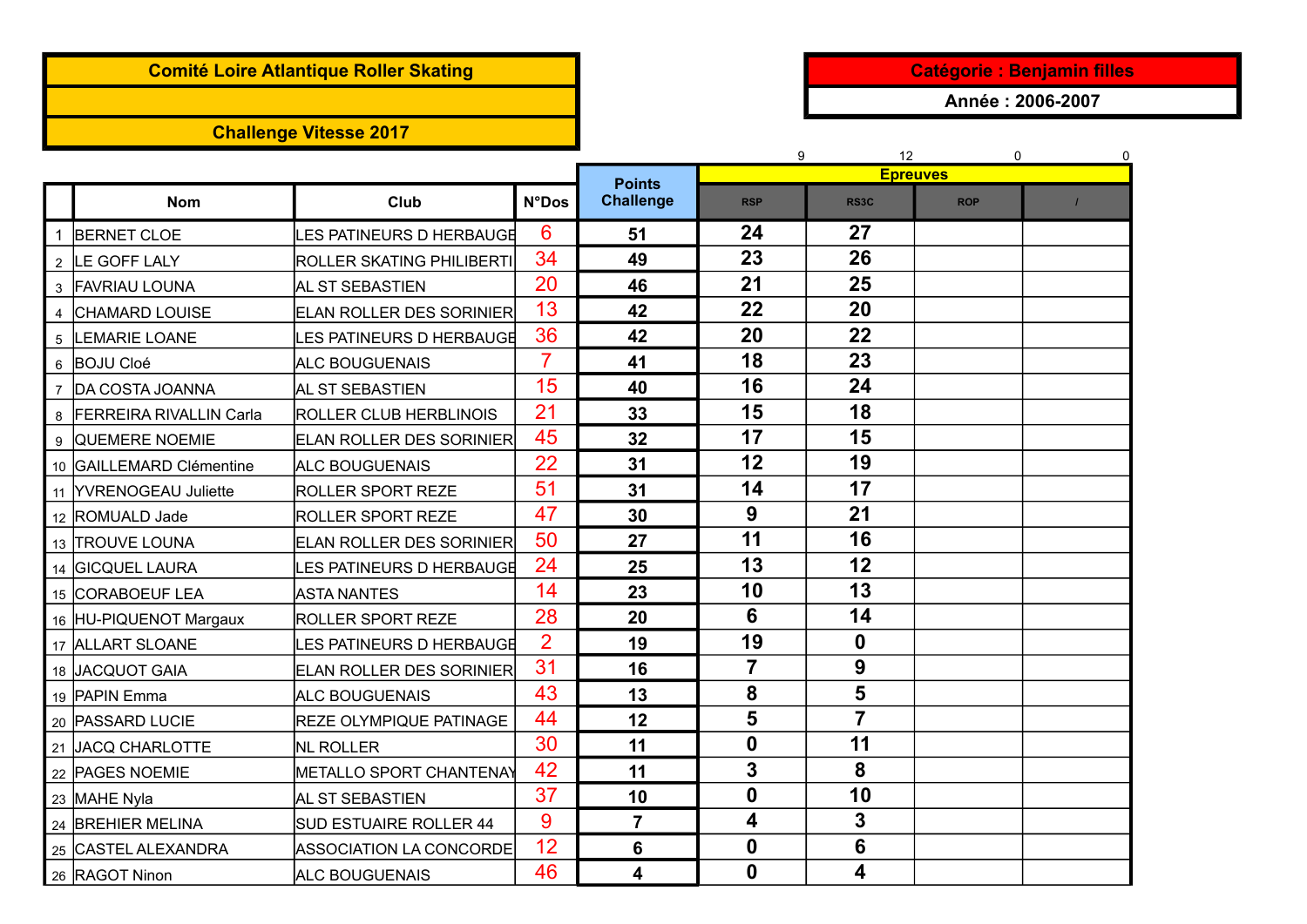| <b>I 27 BANULS NEELA</b> | <b>ELAN ROLLER DES SORINIER</b> |    |  |  |  |
|--------------------------|---------------------------------|----|--|--|--|
| I 28 IETTEDGUI LILY      | <b>ELAN ROLLER DES SORINIER</b> |    |  |  |  |
| 29 GENSOUS Salomé        | <b>ROLLER CLUB HERBLINOIS</b>   | 23 |  |  |  |
| 30 LEON LUCIE            | <b>ELAN ROLLER DES SORINIER</b> | 54 |  |  |  |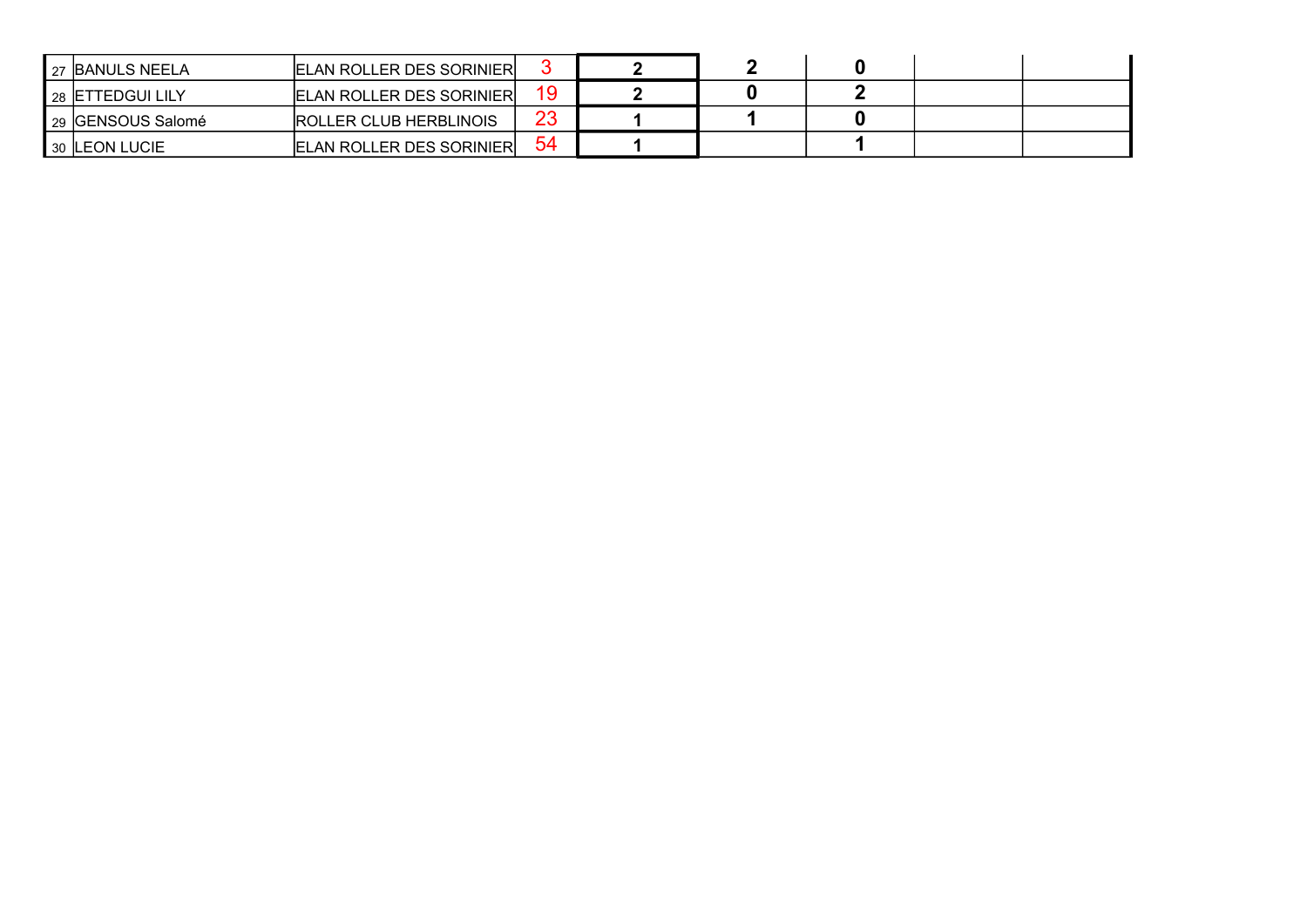## **Comité Loire Atlantique Roller Skating and Catégorie : Benjamin garçons**

## **Challenge Vitesse 2017**

**Année : 2006-2007**

|                |                             |                                  |                |                                   | 7                | 5                | 0<br><b>Epreuves</b> | 0 |
|----------------|-----------------------------|----------------------------------|----------------|-----------------------------------|------------------|------------------|----------------------|---|
|                | <b>Nom</b>                  | Club                             | <b>N°Dos</b>   | <b>Points</b><br><b>Challenge</b> | <b>RSP</b>       | RS3C             | <b>ROP</b>           |   |
|                | <b>GAUTIER CORENTIN</b>     | <b>REZE OLYMPIQUE PATINAGE</b>   | 15             | 41                                | 22               | 19               |                      |   |
|                | 2 FARIA LEANDRO             | <b>ALC BOUGUENAIS</b>            | 12             | 40                                | 20               | 20               |                      |   |
|                | 3 GILLET MAXIME             | ALC BOUGUENAIS                   | 16             | 32                                | 15               | 17               |                      |   |
|                | <b>IGUILBAUD Titouan</b>    | <b>SUD ESTUAIRE ROLLER 44</b>    | 19             | 32                                | 17               | 15               |                      |   |
| 5              | <b>CHARIER MARTIN</b>       | <b>REZE OLYMPIQUE PATINAGE</b>   | 8              | 30                                | 16               | 14               |                      |   |
|                | 6 FERCHAL ETHAN             | ROLLER SKATING PHILIBERTI        | 13             | 29                                | 18               | 11               |                      |   |
| $\overline{7}$ | <b>MILCENT MATTEO</b>       | <b>SUD ESTUAIRE ROLLER 44</b>    | 34             | 28                                | 19               | 9                |                      |   |
|                | 8 GUILLET ARNAUD THOMAS     | <b>AL ST SEBASTIEN</b>           | 20             | 25                                | 13               | 12               |                      |   |
|                | 9 MORISSEAU CHARLY          | ALC BOUGUENAIS                   | 36             | 22                                | 9                | 13               |                      |   |
|                | 10 MARNET ALEXANDRE         | <b>ALC BOUGUENAIS</b>            | 30             | 21                                | 21               | $\mathbf{0}$     |                      |   |
|                | 11 BRODU MARTIN             | <b>ELAN ROLLER DES SORINIER</b>  | $\overline{7}$ | 18                                | $\boldsymbol{0}$ | 18               |                      |   |
|                | 12 DEGIORGIO Luca           | <b>ROLLER CLUB HERBLINOIS</b>    | 10             | 17                                | 12               | 5                |                      |   |
|                | 13 GRONDIN TOM              | AL ST SEBASTIEN                  | 18             | 16                                | 8                | 8                |                      |   |
|                | 14 KERC HROM EWEN           | LES PATINEURS D HERBAUGE         | 24             | 16                                | $\mathbf 0$      | 16               |                      |   |
|                | 15 BOUYER HUGO              | <b>ROLLER SKATING PHILIBERTI</b> | 6              | 14                                | 14               | 0                |                      |   |
|                | 16 BLUTEAU Titouan          | <b>ALC BOUGUENAIS</b>            | 3              | 11                                | 11               | $\mathbf{0}$     |                      |   |
|                | 17 GILLIOT-RAMTANTON ILouis | <b>ROLLER SKATING PHILIBERTI</b> | 17             | 11                                | 5                | 6                |                      |   |
|                | 18 JAN mathys               | <b>ROADROLLER</b>                | 22             | 10                                | 10               | $\mathbf 0$      |                      |   |
|                | 19 MELERIN NOAH             | <b>SUD ESTUAIRE ROLLER 44</b>    | 33             | 10                                | $\mathbf 0$      | 10               |                      |   |
|                | 20 ERCEAU Mael              | <b>ROLLER SKATING PHILIBERTI</b> | 11             | 8                                 | $\overline{7}$   | 1                |                      |   |
|                | 21 BEAUVIVRE Evan           | AL ST SEBASTIEN                  | $\overline{2}$ | $\overline{7}$                    | $\boldsymbol{0}$ | $\overline{7}$   |                      |   |
|                | 22 NOUVEAU Leo              | <b>ROLLER SKATING PHILIBERTI</b> | 37             | $\overline{7}$                    | 4                | 3                |                      |   |
|                | 23 PICARD Vianney           | AL ST SEBASTIEN                  | 38             | 6                                 | 6                | $\boldsymbol{0}$ |                      |   |
|                | 24 AOUSTIN ULYSSE           | <b>REZE OLYMPIQUE PATINAGE</b>   | 1              | $\overline{\mathbf{4}}$           | $\boldsymbol{0}$ | 4                |                      |   |
|                | 25 JOYAU THOMAS             | <b>ASSOCIATION LA CONCORDE</b>   | 23             | 3                                 | 3                | $\mathbf 0$      |                      |   |
|                | 26 RODES Noa                | <b>ROLLER CLUB HERBLINOIS</b>    | 40             | 3                                 | 1                | $\overline{2}$   |                      |   |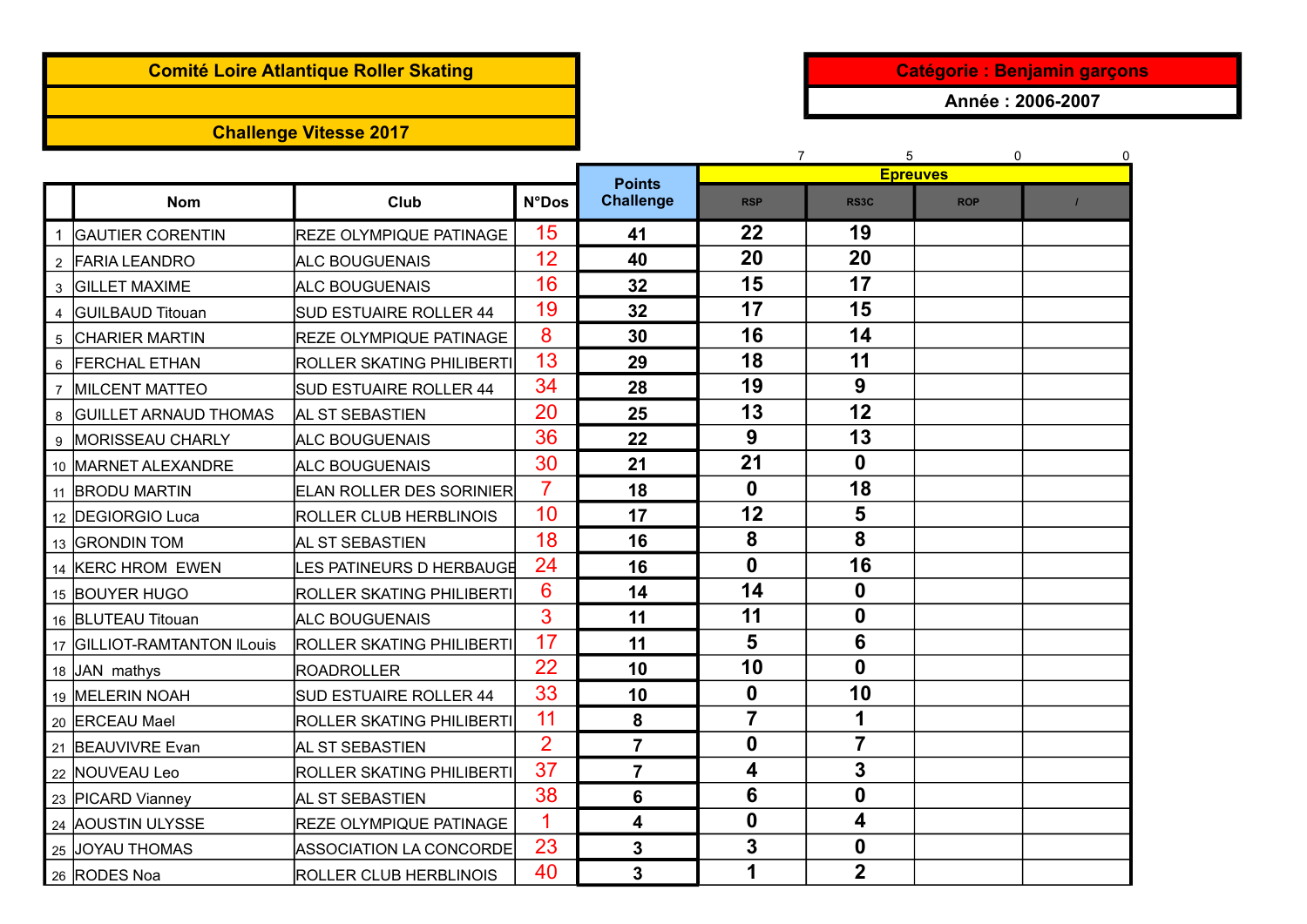| OPT PEZE<br>'n^'<br>$\sim$ $\sim$<br>1ector<br>1R1<br>. JI<br>UN<br><b>NELL</b><br>ື<br><br>∎ ∠⊣ |  |  |  |  |  |  |
|--------------------------------------------------------------------------------------------------|--|--|--|--|--|--|
|--------------------------------------------------------------------------------------------------|--|--|--|--|--|--|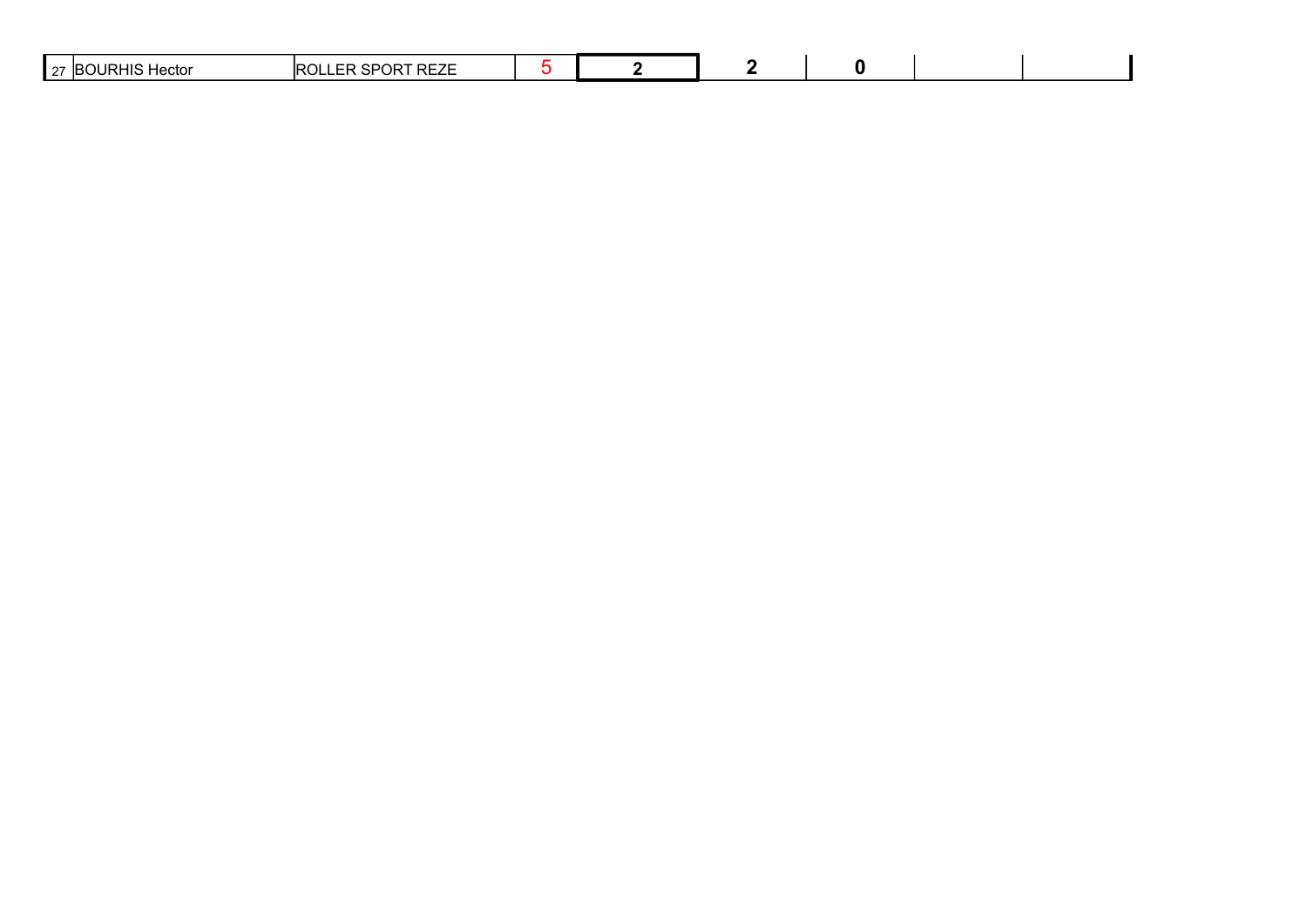## **Comité Loire Atlantique Roller Skating and Catégorie in the Catégorie : -18 filles**

# **Challenge Vitesse 2017**

**Année : 2000-2005**

|             |                          |                                 |              |                  | 4                       |                   | 3<br>$\Omega$   |  |
|-------------|--------------------------|---------------------------------|--------------|------------------|-------------------------|-------------------|-----------------|--|
|             |                          |                                 |              | <b>Points</b>    |                         |                   | <b>Epreuves</b> |  |
|             | <b>Nom</b>               | Club                            | <b>N°Dos</b> | <b>Challenge</b> | <b>RSP</b>              | RS <sub>3</sub> C | <b>ROP</b>      |  |
|             | 1 FAVRIAU JADE           | AL ST SEBASTIEN                 | 19           | 37               | 19                      | 18                |                 |  |
|             | 2 GAUTHIER ALICE         | <b>ROLLER SPORT REZE</b>        | 21           | 34               | 18                      | 16                |                 |  |
|             | 3 ANAYA GUENAEL          | ASSOCIATION LA CONCORDE         | 3            | 30               | 13                      | 17                |                 |  |
|             | 4 JACQUOT GARANCE        | <b>ELAN ROLLER DES SORINIER</b> | 30           | 30               | 15                      | 15                |                 |  |
| $5^{\circ}$ | LANGLAIS LOLA            | NL ROLLER                       | 34           | 30               | 17                      | 13                |                 |  |
|             | 6 PESNOT CLEMENCE        | <b>ASTA NANTES</b>              | 44           | 28               | 16                      | 12                |                 |  |
|             | 7 PLESSIS MANON          | <b>IREZE OLYMPIQUE PATINAGE</b> | 45           | 25               | 14                      | 11                |                 |  |
|             | 8 CHARRIER NOELIE        | ASSOCIATION LA CONCORDE         | 10           | 20               | 6                       | 14                |                 |  |
|             | 9  DRAOULEC EMMA         | <b>SUD ESTUAIRE ROLLER 44</b>   | 16           | 19               | 10                      | 9                 |                 |  |
|             | 10   MODICOM LEA         | <b>NL ROLLER</b>                | 40           | 19               | 9                       | 10                |                 |  |
|             | 11 JOYAU AMELIE          | ASSOCIATION LA CONCORDE         | 31           | 18               | 11                      | $\overline{7}$    |                 |  |
|             | 12 DUPLAT-LANCELOT SARAH | <b>ROLLER SPORT REZE</b>        | 17           | 16               | 8                       | 8                 |                 |  |
|             | 13 TAOC VALENTINE        | ASSOCIATION LA CONCORDE         | 49           | 12               | 12                      | 0                 |                 |  |
|             | 14 LE SAUX RACHEL        | <b>ALC BOUGUENAIS</b>           | 36           | 11               | 5                       | 6                 |                 |  |
|             | 15 EVAIN MARIE           | ASSOCIATION LA CONCORDE         | 18           | 9                | $\overline{7}$          | $\mathbf 2$       |                 |  |
|             | 16 DANO TRACY            | <b>NL ROLLER</b>                | 14           | 5                | $\boldsymbol{0}$        | 5                 |                 |  |
|             | 17 CHARIER OPHELIE       | <b>REZE OLYMPIQUE PATINAGE</b>  | 9            | 4                | $\boldsymbol{0}$        | 4                 |                 |  |
|             | 18 HAMARD INES           | ROLLER SKATING PHILIBERTI       | 28           | 4                | 1                       | 3                 |                 |  |
|             | 19 SERAIN LENA           | <b>REZE OLYMPIQUE PATINAGE</b>  | 47           | 4                | 4                       | $\mathbf{0}$      |                 |  |
|             | 20 BANZE-FABRE MWANZA    | <b>REZE OLYMPIQUE PATINAGE</b>  | 6            | 3                | 3                       | $\mathbf 0$       |                 |  |
|             | 21 MORA MAROTO MAELLE    | <b>AL ST SEBASTIEN</b>          | 41           | $\overline{2}$   | $\overline{\mathbf{2}}$ | $\boldsymbol{0}$  |                 |  |
|             | 22 CHAUVIN ATHENAIS      | ASSOCIATION LA CONCORDE         | 11           | 1                | $\bf{0}$                |                   |                 |  |